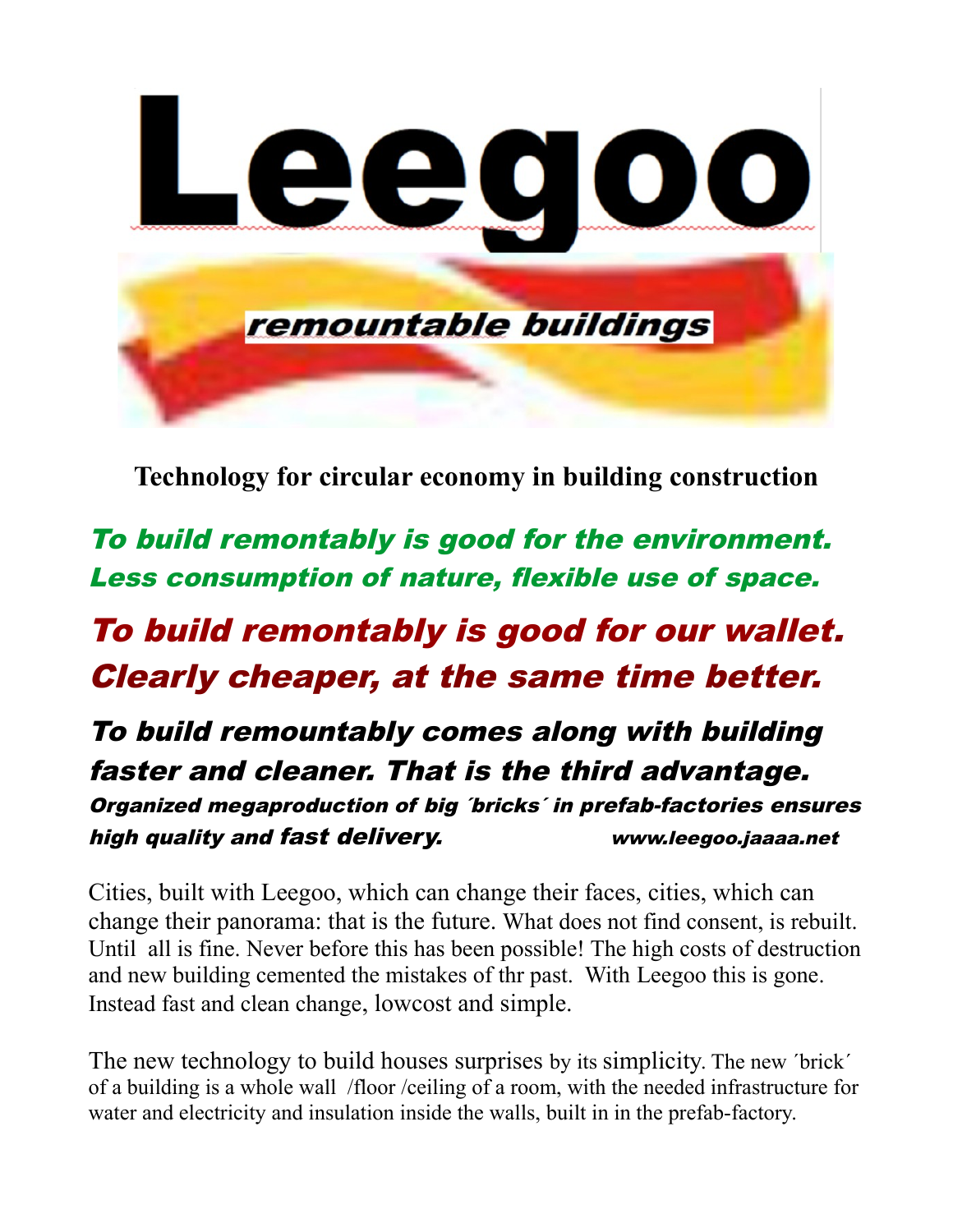Step 1: The floor is laid out first. Then the 4 walls are clicked with its special latches into the special locks in the edges of the floor, one wall after the other. And interconnected via optimized latches and optimized locks also, fixed by cross-latches. Then the ceiling is clicked on top of it via optimized latches and locks. Ready is one room. Ready is one unit.

latches and locks are not new. New is a) optimization of latches and locks to withstand big breaking forces and b) positioning of latches and locks in such a way, that latches of orientation 1 are protecting the small and therefore weaker sides of latches of orientation 2 against breaking forces with their long and therefore stronger sides. And viceversa. 90°-protection !

### *This connection technology is producing surprise-reactions of experts. They have never seen that before. An official patent office recherche revealed, that this simple and useful technology is really new.*

Ceiling of a room and floor of a room above can melt together into a ceiling-floorelement. Thus a next unit can be built on top of the units beneath it. Siamesic twins ! In version 2 comes the technology to connect units in horizontal direction, remountably. Then big complexes of units can arise. The rooms can be quadrangular or polygonal. Much is possible.

The large bricks of the building are connected to each other without nails, without screws and without glue by means of optimized large latches on the edges of large bricks A (walls, floors, ceilings), which slide into the optimized lock openings in touching parts of large bricks B (walls, floors, ceilings). Sliding back of latches is blocked by optimized crossbars. Elastic seals between the elements close off the room from the outside. Rain, wind, noise stay outside.

This manner to build remountably makes, that you can pull out first the crossbars, then the latches without damage, without destruction. All ´bricks´ can be remounted simply and fast, can be pulled out fast and can be mounted together fast in another place. That is really environment-friendly, saves money and time and reduces the rubble by an estimated 60%. A huge win for everyone.

With version2 of the Leegoo-System /Remonto-System it is possible to build many floors high, without heavy framework out of steel or steel concrete. Higher buildings up to 100 stories can use the new technology, sparing mass and costs, by integrating remountable units into the framework.

At LEGO, with 1 'e' and 1 'o', the bricks are blocks or plates. The (round) click elements are distributed over the walls, are elastic and have no crossbars, are not optimized in terms of force absorption,. They can be pulled apart with little force. *Not usable for construction of real houses.*

At LEEGOO, with 2 'e' and 2 'o', the bricks are large plates becoming walls, floors, ceilings. The click elements are placed on the edges of the bricks (latches) and in the edges of the bricks (locks), are optimized in terms of force absorption, are not elastic and have crossbars. They are the bricks for the House of the Future.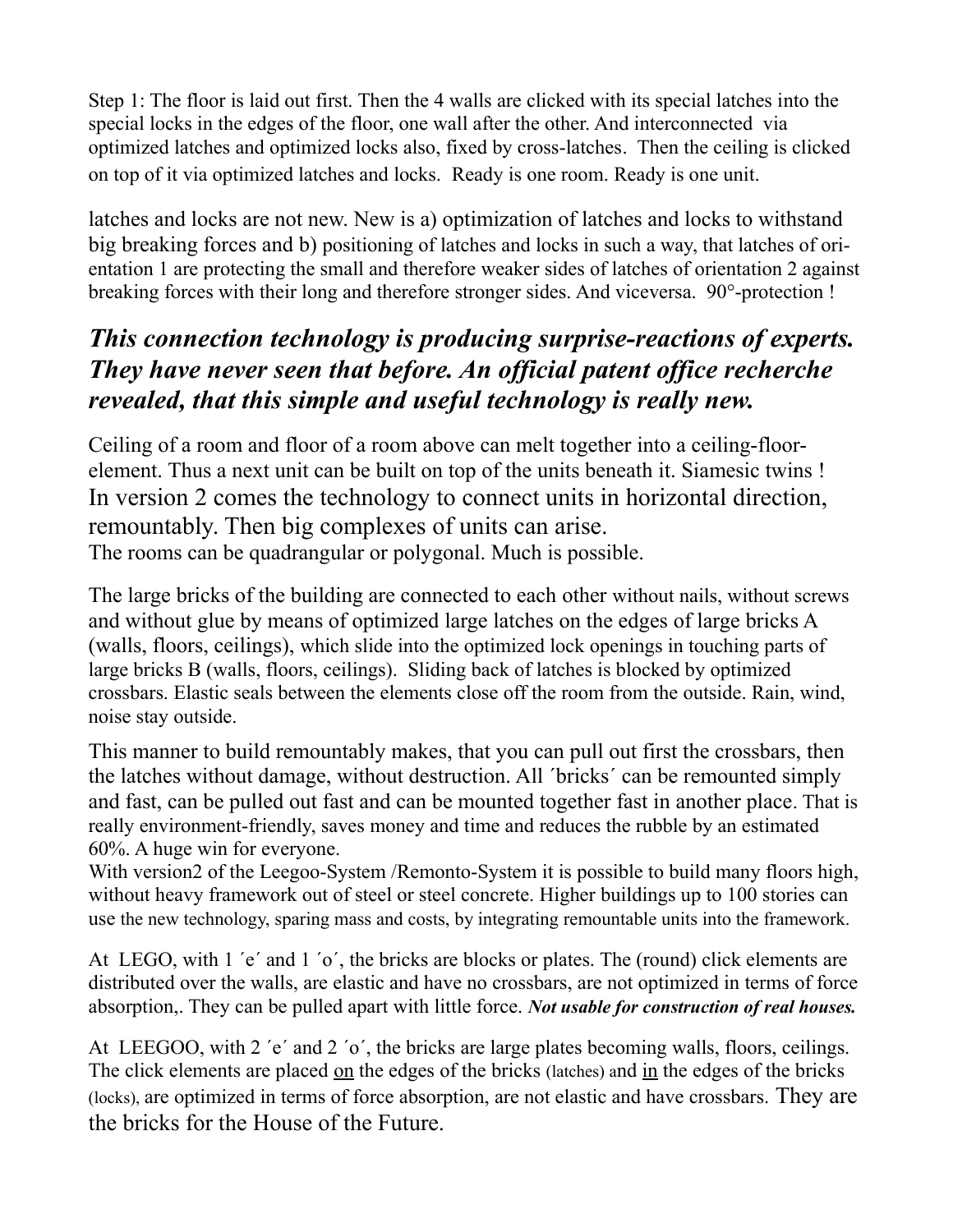# 22222 what I coming next?

#### www.leegoo.jaaaa.net languages German, English, Netherlands [DE. NL](http://www.leegoo.jaaaa.net/) . [GB](http://www.leegoo.jaaaa.net/)



## 4 units plus a bundle of plates for unit nr. 5 How to connect them to a strong block, which is remountable ?

Version 2 is coming .....